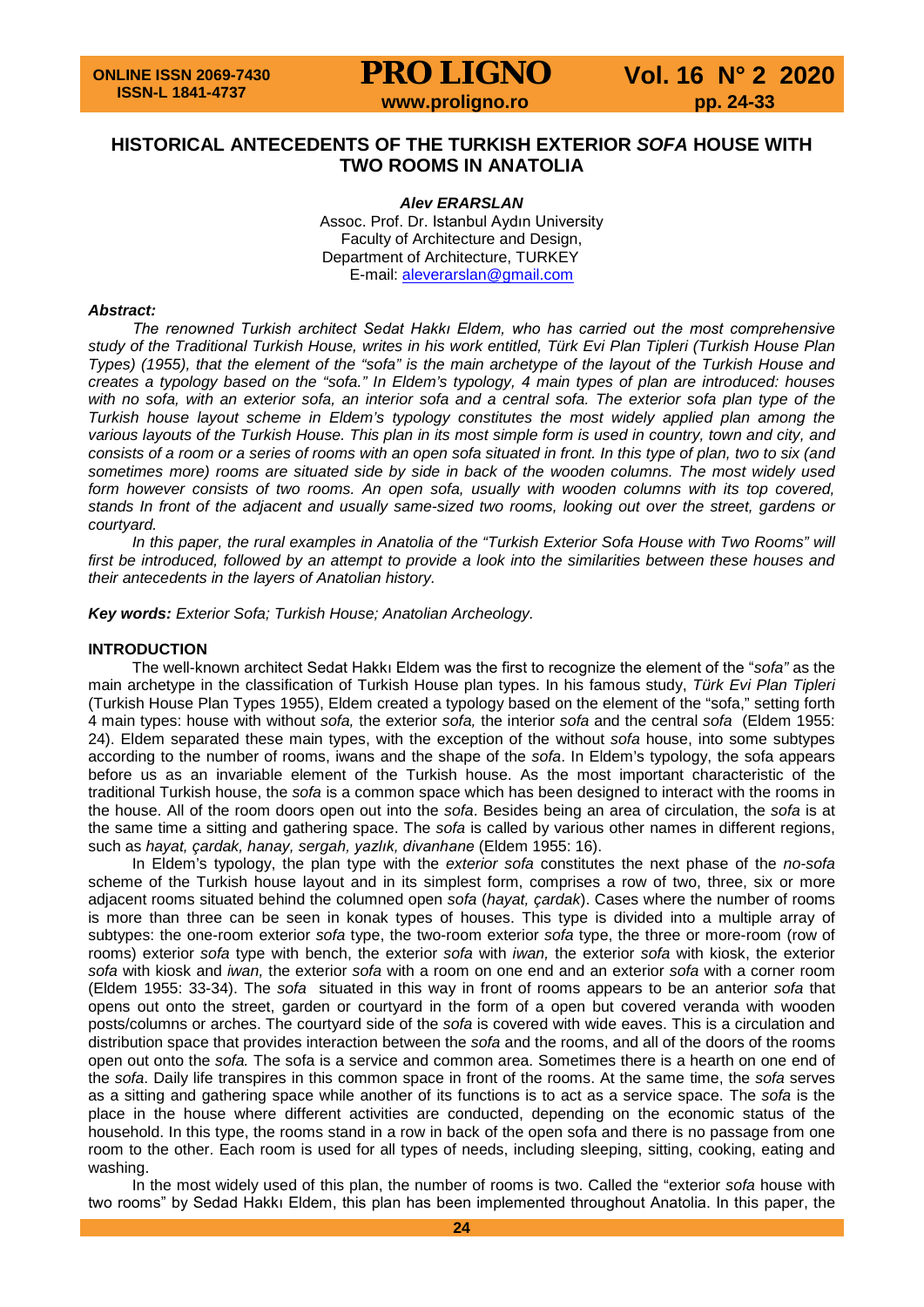rural examples in Anatolia of the "Turkish exterior *sofa* house with two tooms" will first be introduced, followed by an attempt to provide a look into the similarities between these houses and their antecedents in the layers of Anatolian history.

### **RURAL EXAMPLES OF THE EXTERIOR** *SOFA* **HOUSE WITH TWO ROOMS**

The exterior *sofa* house with two rooms is a template that has been used in rural areas as well as in towns and cities. Throughout Anatolia the exterior *sofa* with two rooms has been the most popular layout used in rural architecture. Houses with this layout are made up of two plan archetypes–the rooms and the *sofa.* The first planimetric element of the layout, the rooms, are situated side by side behind the *sofa*. A characteristic of the layout is the wooden columned balcony (*direklik*) in front of the rooms that acts as a outer/front *sofa.* The *sofa* to which the rooms of the house open out onto is the structure's sole area of distribution and service. The width of the *sofa* is always equal to the width of the house, sometimes with a single cheek wall and sometimes with side walls (*antae*) in two directions.

This type of plan can be one- or two-storied. In two-story examples, the lower floor consists of a barn. On the upper story, there are two adjacent rooms and a *sofa* in the form of an open balcony in front of these rooms. The *sofa* is accessed from the street or courtyard with stairs. In one-floor examples of the same type of layout, the *sofa* in front of the rooms is sometimes raised from the level of the sub-basement and sometimes has cheek walls (*antae*) on one or two sides of the *sofa*. If the building leans on another structure such as a house, barn or courtyard, the building adjoins the structure on the side where the *sofa* has a cheek wall (anta). In one-story examples, the *sofa* is accessed from a few steps positioned close to the center of the structure. In one-story examples with two rooms, the rooms can be of different sizes but in two-story tworoom exterior sofa types of houses, the rooms are of the same sizes. The windows of the rooms face the *sofa.*

Two types of roof–flat roof or low/high pitch hip roof–are used in these buildings. The top of the *sofa* is covered over as a continuation of the roof. With the exception of houses situated over barns, in all other examples, the *sofa* is raised from the ground with a sub-basement. Some of the houses situated on a northsouth axis stand on their own on the plot of land or within the boundaries of a courtyard while some have been built adjoining the courtyard wall. It can be seen that the wood-supported stone wall construction technique has been employed in these houses. Stone, rubblestone or cut stone have been used in the walls, which have been coated with white plaster. In some examples, mud plaster has been used. None of the examples have an indoor toilet; toilets are always outside the house. On the other hand, one of the rooms has a wood-lidded area in the corner that serves as a bath. Entrance into the "exterior sofa with two rooms" plan in Anatolian rural architecture appears in two versions- with "single-" and "separate" entrances.

**1). Single-entrance exterior** *sofa* **with two rooms type**: This type of plan consists of two adjacent rectangular rooms, one large and one small, and a wood columned *sofa* stretching out in front (Fig. 1). The entrance to this section is from a door at the center of the long side of the front of the small room. An interior door leading from the small room acesses the large room that acts as the main room. It is this room that serves sleeping, sitting and eating functions while the small room is used as an entry and a kitchen. Both rooms in the house have a hearth. The only circulation space of the house is the sofa, which also serves as an extra area of activity. The windows have one or two windows that open out into the *sofa*. The *sofa* sometimes has one, sometimes two cheek walls (*antae*) that act as a boundary to the sofa (Fig. 1, A). This type appears as both one- and two-storied. In one-storied buildings that rise above a sub-basement, the wooden-columned *sofa* is accessed by stairs of a few steps (Fig. 2). Examples of the two-storied versions of this type rise above the barn. The upper floor is accessed by stairs that lead to the wooden-columned *sofa* (Fig. 3). There is one large main room on the upper floor and a small entry room, side-by-side. The building is entered through the small entry room. An interior door from here leads to the larger room. A woodencolumned *sofa* stretches out in front of the rooms. In one-storied structures, the side walls are blind, while in two-storied versions, the main room has two windows, one opening out into the *sofa*, the other to the side facade.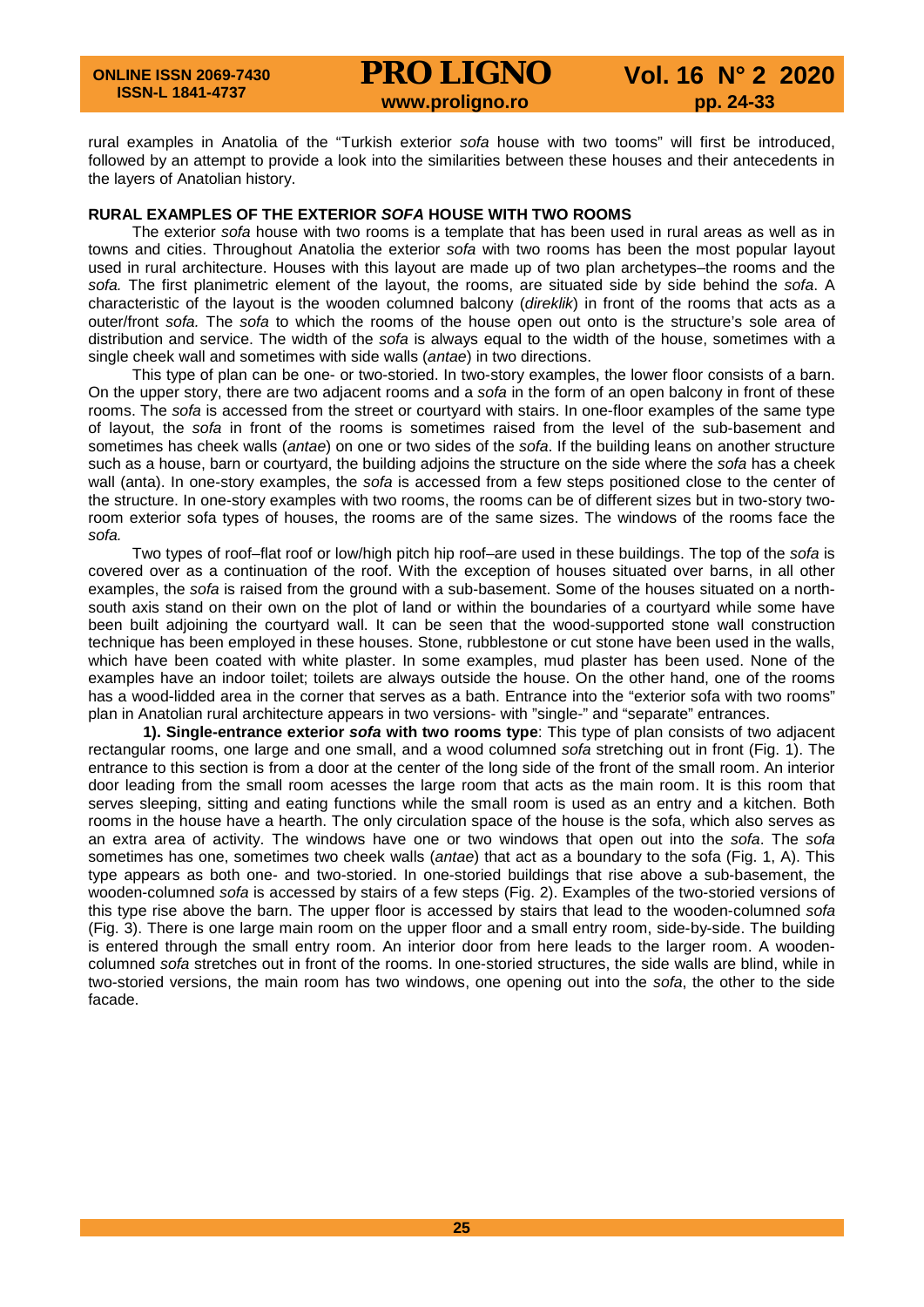



*Fig. 1. Single-entrance "exterior sofa with two rooms" type (Author).*



*Fig. 2. One-story, single-entrance, flat-roofed "exterior sofa with two rooms" type (Author).*



*Fig. 3. Two-storied, single-entrance "exterior sofa with two rooms" type (Author).*

**2). Single-entrance exterior** *sofa* **with two rooms type:** This plan consists of two adjacent rectangular rooms of about the same sizes. The two rooms have separate entrances and there is no inner connection between them (Fig. 4). A wooden-columned *sofa* stretches out in front of the rooms. The rooms open out into the *sofa*, which is the sole area of circulation and additional activity center of the house. One of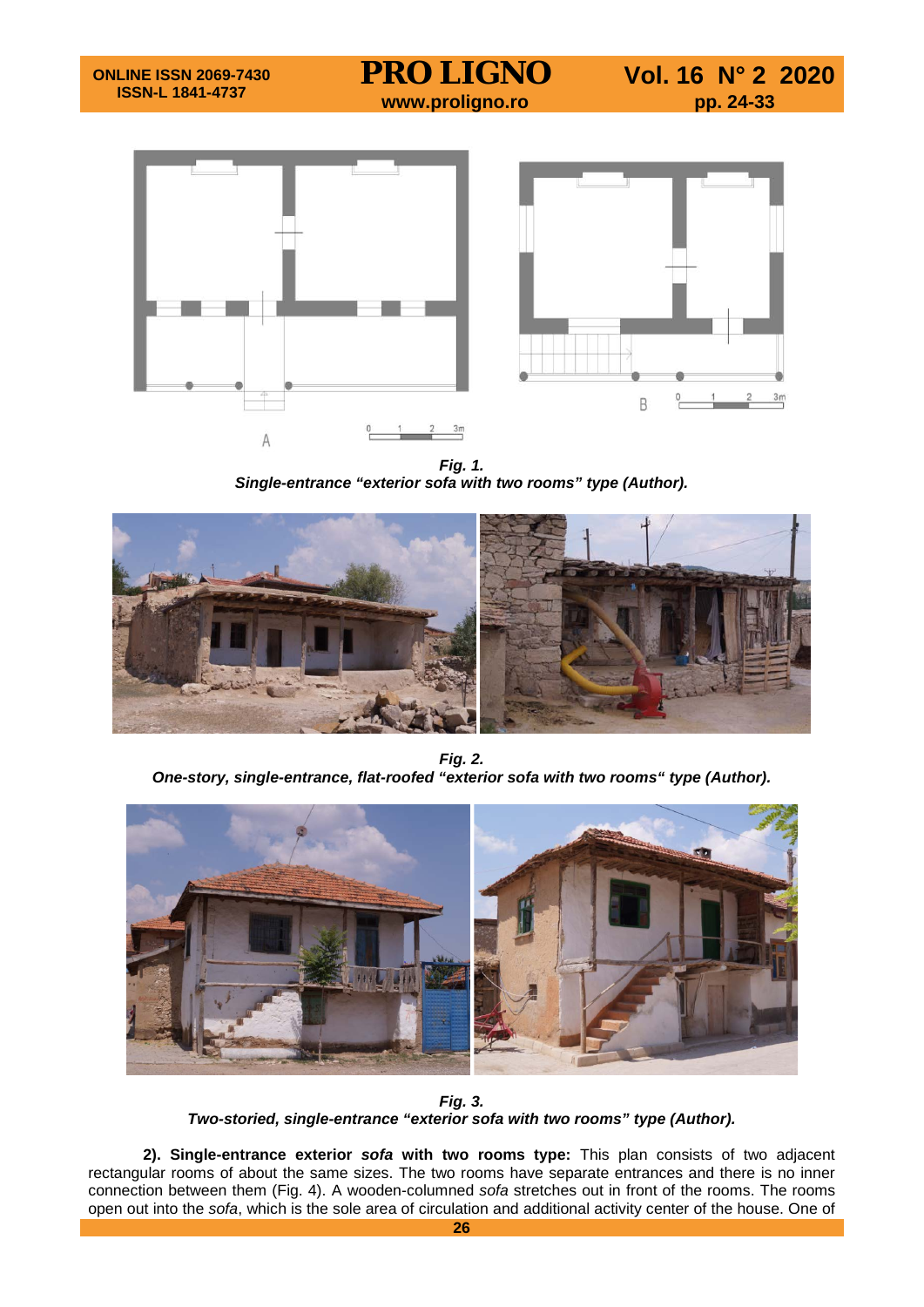# **PRO LIGNO** Vol. 16 N° 2 2020<br>www.proligno.ro pp. 24-33

the rooms is a space for sitting, sleeping and eating, while the other assumes the role of a food preparation space (kitchen) and a storage room. Both rooms have niches in the walls (Fig. 7). There is a hearth in both rooms, occupying the wall opposite the door (Fig. 4). The rooms have windows opening out into the *sofa* and there is no requirement for symmetry in the arrangement of the windows. This type is found in both one- and two-story buildings; in one-story buildings, the house rises above the sub-basement (Fig. 5). The house is accessed by a few steps of stairs starting from the center of the house and leading directly up to the wooden-columned *sofa.* In one-story structures, the structure sometimes looks out onto the street or stands freely. In instances where the house has been built adjoining the courtyard wall or another building, the courtyard or the adjoining building comprises one of the cheek walls (antae) of the *sofa* (Fig. 5).

In the two-storied versions of this type, the lower floor is again a barn (Fig. 6). The two-storied structures are of a larger dimension, and the upper floor is accessed by stairs connected to the woodenposted *sofa*. In some of the two-storied versions, the sofa has one or two cheek walls (*antae*) on either side (Fig. 7). Each room looking onto the *sofa* generally has a window of the same size. There is sometimes a window on the side walls of the houses as well. All of the two-storied houses are free and stand-alone, looking out onto the road. This type has versions that are flat-roofed or hipped (Fig. 6, 7).



*Fig. 4.*

*Examples of the "exterior sofa with two rooms" plan type with separate entrances (Author).*



*Fig. 5. One-storied, "exterior sofa with two rooms" plan type with separate entrances (Author).*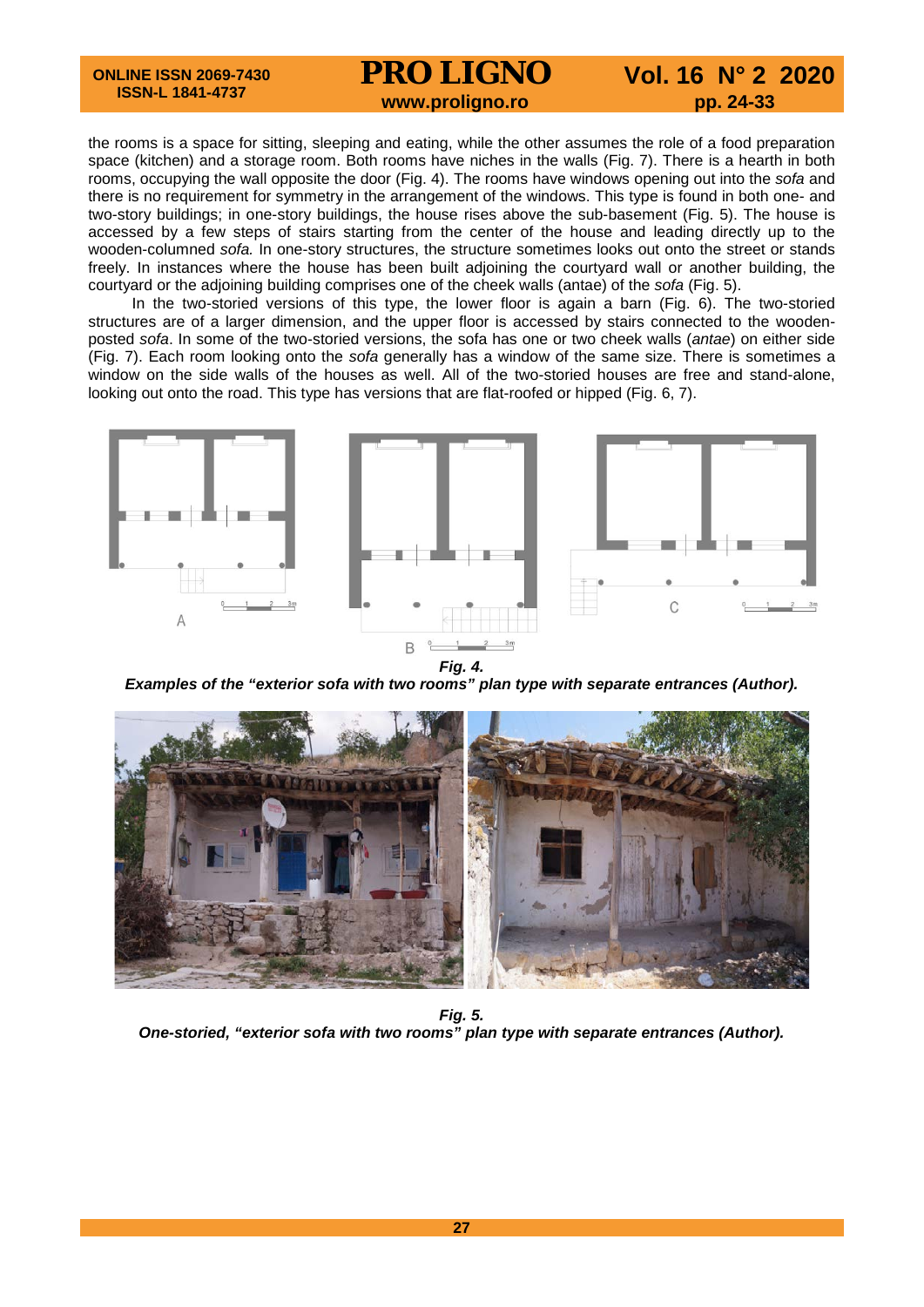## **ONLINE ISSN 2069-7430 ISSN-L 1841-4737**

**PRO LIGNO** Vol. 16 N° 2 2020<br>www.proligno.ro pp. 24-33



*Fig. 6. Two-storied, "exterior sofa with two rooms" type with separate entrances (Author).*



*Fig. 7.*

*Left: Two-storied, flat-roofed, "exterior sofa with two rooms" type with antae and separate entrances (Author). Right: Niche insets in the walls of the rooms (Author).*

## **EARLY ANTECEDENTS OF THE "EXTERIOR** *SOFA* **HOUSE WITH TWO ROOMS" TYPE OF HOUSE IN ANATOLIA**

It is seen in an examination of houses built over the layers of Anatolian history that the layout of the type of exterior *sofa* house with two rooms and single or separate entrances can be traced to the early stages of the Neolithic Age. One of these settlements is found in Bademağacı, a town in the district of Döşemealtı, Antalya. Besides the single-roomed houses dated back to Layer II of the early Neolithic Age, there is also a single-story house with two rectangular rooms, one large and one small, adjacent to one another (Fig. 8, left). Entry to the large room, which is the principal living room/main room, is through a door in the middle from the long side of the room at the front. The small room that is accessed from here is used as a storage room and bedroom. There is a hearth on the wall opposite the door in the large room (Duru & Umurtak 2010, 17). The structure is thus one of the antecedents of the "exterior sofa with two rooms with single entrance" type.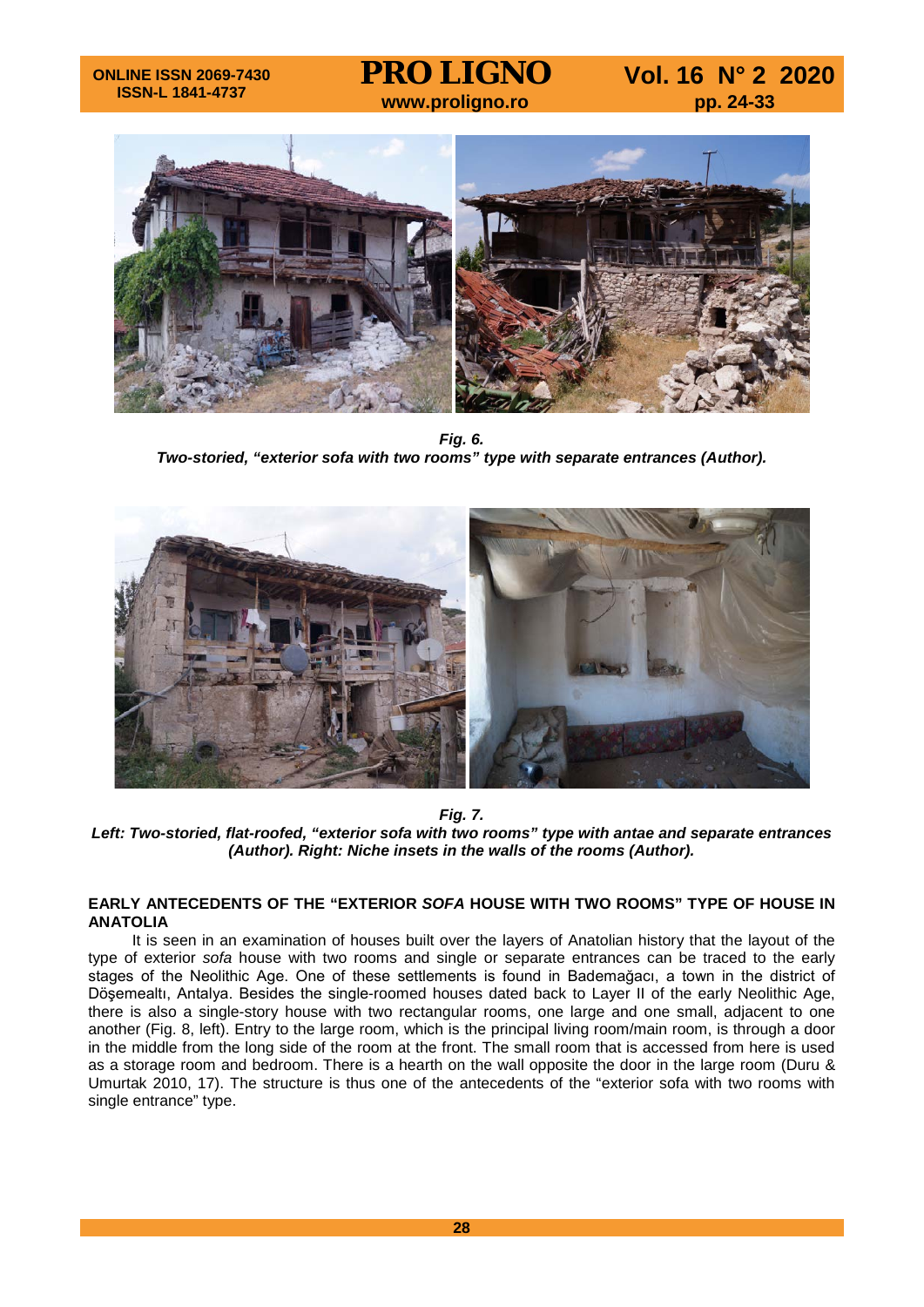# **PRO LIGNO** Vol. 16 N° 2 2020<br>www.proligno.ro pp. 24-33



*Fig. 8. Left: Bademağacı Level II (Duru, Umurtak 2010, Fig 8). Right: Ulucak Höyük, Level IV, Structure No. 13 (Derin 2005, Fig. 4).*

Another example of the plan type of "exterior *sofa* with two rooms with single entrance" appears in Ulucak Höyük. Located along the Izmir-Ankara highway, about 14km from the district of Bornova, Izmir, this settlement is a part of the Neolithic Layer of Ulucak IV (6000-5700 B.C.), and Structure No. 13 is a singlestory structure comprising 2 adjacent rectangular rooms, one large and one small (Fig. 8, right). The structure, which is situated on a north-south axis, is accessed through a door in the middle of the long side of the large room in front. There is a hearth set inside the wall opposite the door. The large room, which is of the character of a main room, leads into the smaller room through a thin separating wall (Derin 2005: 88-89). The structure sits on a stone foundation and has mudbrick walls with a flat, wooden roof. The roof has been positioned in the middle of the structure and is supported by wooden posts/columns (Derin 2005: 88). The position of the posts can easily be discerned from the footing pit of the posts in front. A shallow porch/*sofa* can be seen that evidences a "one-story exterior *sofa* with two rooms with separate entrances" type of plan.

Another Neolithic settlement where the "single-entrance exterior *sofa* with two rooms" plan type can be seen is in the village of Hacilar V. Here, although the houses surrounding a central courtyard are generally one- or two-storied, house (Q5) features two adjacent rooms, one large, the other smaller (Fig 9). The main room of the largest house in the settlement is 10x5 m., the side room is 3x2m (Mellart 1970: 18). The entrance to this section is from a door at the center of the long side of the large room. The wall right across from the door has a hearth. Numerous wooden posts that bear the load of the roof and upper floor have been placed in a row along the length of the interior walls of the structures in the settlement (Mellart 1970: 11, 16-17). That these wooden posts are outside of the house and in front of the houses suggests that they were used to carry the eaves on the roof and point to the presence of a porch or *sofa* in front of the structure.



*Fig. 9. Left: Hacılar Level VI House No. Q5 (Umurtak 2011, Fig. 5). Right: .the house in Karmir-Blur (Tarhan, Sevin 1976-77, Fig. 7).*

The single-entrance "exterior *sofa* with two rooms" type of plan was also used in the Kültepe-Kaneş settlement. A flat-roofed house on Layer II of the settlement is made up of a large, rectangular room with a horseshoe-shaped hearth and a smaller room adjacent to it which the outer door of the house opens into. The large room, which is the main area, is accessed through the smaller room (Özgüç 1986: 23). This is a type of plan that was popular in Urartu architecture. One of the houses inside a forecourt in Karmir-Blur comprises two adjacent rectangular rooms, one large and one small; the houses are accessed through the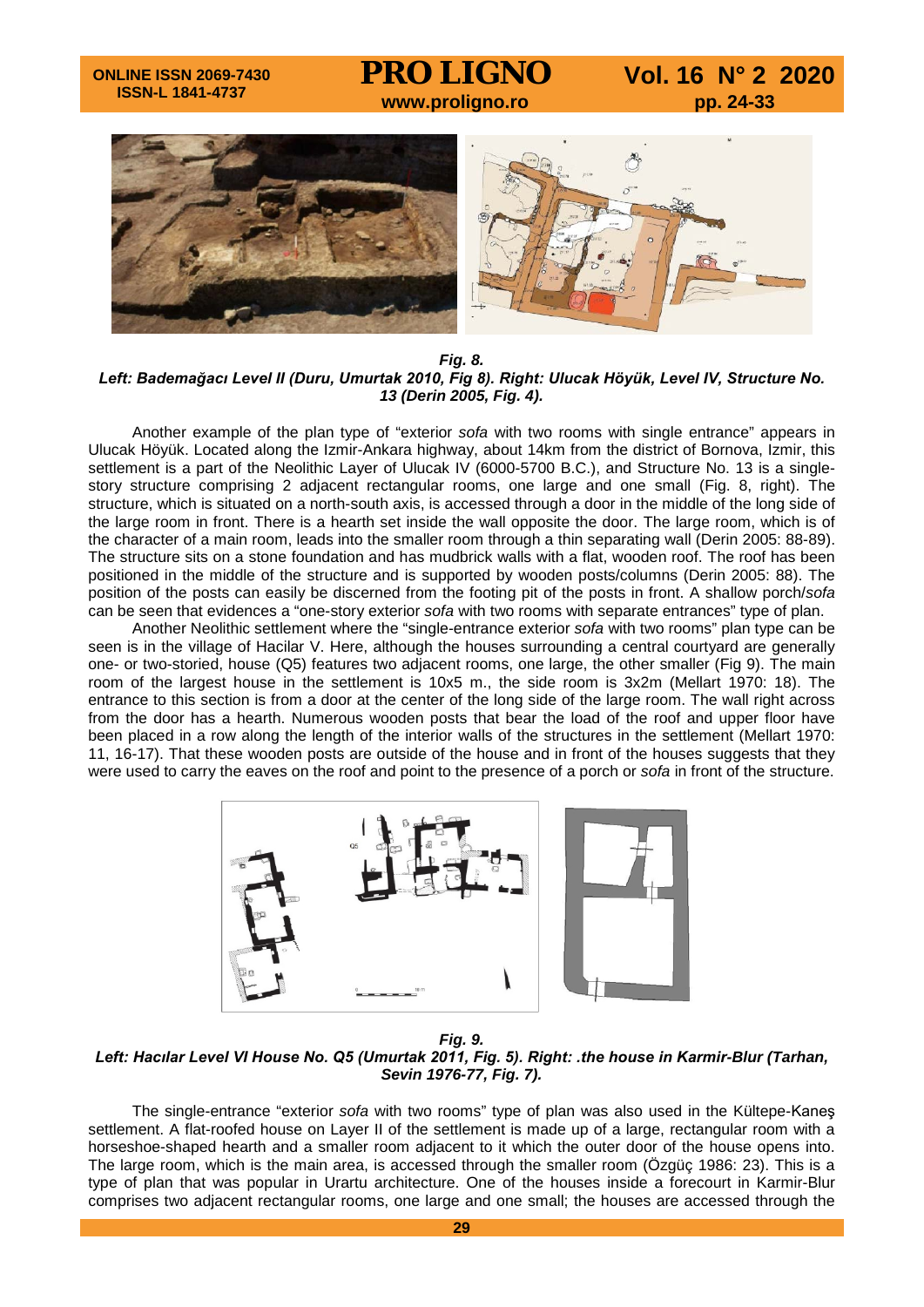## **ONLINE ISSN 2069-7430 ISSN-L 1841-4737 PRO LIGNO** Vol. 16 N° 2 2020<br>www.proligno.ro pp. 24-33

small room that opens out into the courtyard (Fig. 9, right). From this small room, an inner door leads to the large (main) room.

Another variation of the "exterior *sofa* with two rooms" type of plan is the "exterior *sofa* with two rooms and separate entrance" layout. Two rectangular rooms almost of the same size stand side by side in this plan and have a *sofa* with wooden posts in front. Both rooms have separate entrances and there is no inner connection between the rooms (Özgüç 1999: 322). No one-story examples of this type of plan can be found in the historical residential architecture of Anatolia. The one-story house in the Kültepe-Kaneş settlement on Layer II that has in this case three rectangular rooms in a row with separate entrances leading in from the street is an important example in terms of evidencing the early existence in Anatolia of the layout plan of the exterior *sofa* with separate entrances (Fig 10).



*Fig. 10.*

## *Kültepe-Kaneş Level II, one-story house with exterior sofa and three rooms (Özgüç 1986, Fig 37).*

The template of the "exterior *sofa* with two rooms and separate entrances" is frequently seen in the two-story structures of Hitite and Urartu architecture. Another form of the same type is the "forecourt with two rooms" layout that was widespread in Hitite architecture. The structures using this layout can be widely seen in Kültepe-Kaneş Levels Ia-II-III and in Boğazköy Lower City in the Age of the Great Kingdoms. This open courtyard/garden is a working area where all daily activities take place and which also serves as a sitting area during the summer. The lower floors of the structures were used as barns and workshops while the center of daily life was the upper floor, which had two rectangular rooms of equal size, situated side by side and with two separate entrances (Fig. 11). The width of the courtyard is equal to the width of the rooms. The structures are flat-roofed and stand in front of the upper floor rooms. As in the "exterior *sofa* with two rooms" type with separate entrances, these rooms open out onto a covered balcony/sofa with wooden posts/columns (Naumann 1998: 381, 384). The area connecting the rooms comprises an additional area of activity for the household (Yakar 2007: 155). This area is accessed by stairs that lead up from the courtyard (Naumann 1998: 381, 384). The houses look out toward the street in this plan and according to the wellknown Turkish archeologist Tahsin Özgüç, comprise a plan that is indigenous to central Anatolia (Özgüç 1959: 28).



*Fig. 11. A house with "two rooms and forecourt" in Hitite architecture and in Kültepe-Kaneş (Naumann 1998, Fig 504).*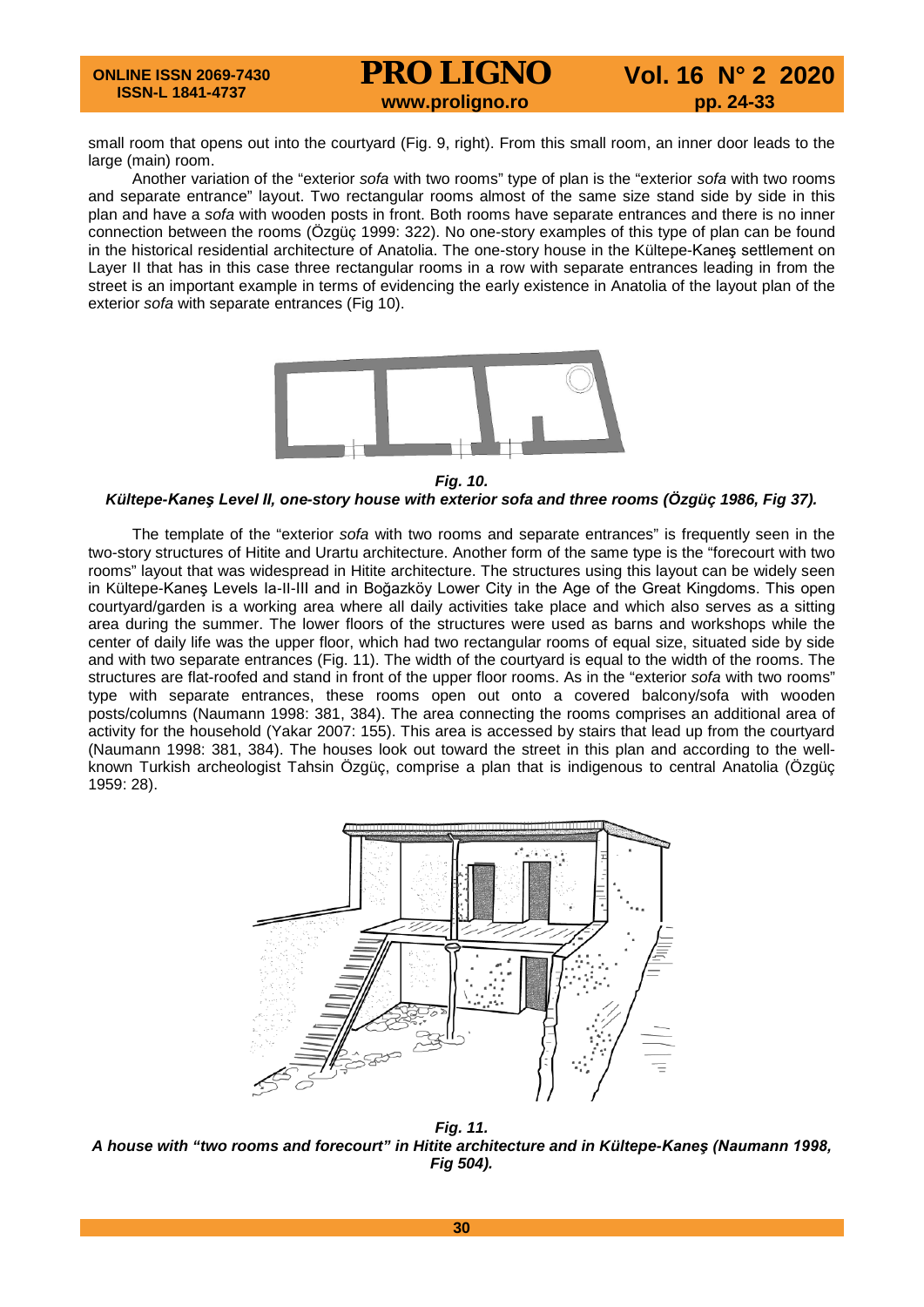# **PRO LIGNO** Vol. 16 N° 2 2020<br>www.proligno.ro pp. 24-33

The other Anatolian civilization that used the "two room and forecourt" type of layout that was the equivalent variation of the "exterior *sofa* with two rooms and separate entrances" type was the Urartu. This house plan was used in the expansive region of the Urartian cultures in lands that included Giyimli, Gövelek, Ağaçlık, Eski Norgüh, Zernakitepe, Bastam and Karmir-Blur, and again comprised two adjacent rooms with separate entrances in back of an open forecourt. Researchers have as yet not come to a consensus about the number of floors these flat-roofed houses had. Kellner claims that these houses were two-storied, as in Boğazköy and Kültepe-Kaneş (Kellner 1976: 39). There are others however who believe that this was a single-story plan (Martirosian 1964: 260; Tarhan, Sevin 1976-1977: 355). The fact that hundreds of house structures in Zernaktepe and Karmir-Blur have been built on this layout indicates that this plan was a structural form that was espoused by the Urartu kingdom (Tarhan & Sevin 1976-1977: 357).

### **CONCLUSION**

The Turkish House researcher Doğan Kuban called houses with open exterior sofas the *Hayat* House, while many Balkan researchers named it the *Çardak* House (Kuban 1995, 35). The open exterior *sofa* type of house is the most common to be seen all around Anatolia, and according to Eldem, this is a type of house that is half-rural and half-urban (Eldem 1984-87: 64, 65). Eldem reports that the Turkish House was used with an open exterior *sofa* plan in the 16th-17th centuries, which he calls the "first era," as was its variant, the "exterior *sofa* with two rooms" type (Eldem 1984-87: 88). The most original versions of this type of plan were seen in the first Ottoman settlements of Bursa, Birgi, Kula and Safranbolu. According to Sedat Hakkı Eldem, the true Ottoman/Turkish house was built on a "type of plan with an open exterior *sofa*" in Bursa and Edirne as well as in the rest of the Marmara Region, where its most original and early examples became the precursors of other houses of the same type appearing in the other regions of the country (Eldem 1955: 29,33). Similarly, Doğan Kuban also stipulates that the house with the "open exterior *sofa*" was the basic core of the Turkish house and, that houses with centralized plans did not represent the foundation of the Turkish style of house (Kuban 1995: 21).

Are the houses with "exterior *sofa* and two rooms" described above, which are so widespread in the rural residential culture of Anatolia, antecedents of the *Hayat* House of town and city? Or did each of the types of houses have a different development? It is of course difficult to answer these questions because of the scant data available. Maurice M. Cerasi asserts that the wooden posted/columned gallery (portico/*sofa*), or *hayat,* stretching out in front of the rooms in the house has its roots in Anatolia, Daghistan, Georgia, Armenia, Iran, Afghanistan and Central Asia as well as in all western neighboring regions such as Kosovo and Macedonia (Cerasi 2014: 120, 132-140). The wooden posted/columned porticos in front of the rooms in Anatolian houses are familiar because of their appearance in Megaron and *Bit-Hilani* structures. The open columned porticoes (*hayat, sofa, çardak*) are situated on the short side of the house in the megaron, and on the long side in the *hilani* house and constitute the early antecedents of the columned porticoes used in houses of a later period. The researcher Klinkott suggests that these columned porticoes derived from the Megaron and *Bit-Hilani* types of houses (Klinkott 1978: 66). Doğan Kuban also confirms this view, stating that the *Hayat* house is a variation of Bit- *Hilani* (Kuban 1995: 24). According to Kuban, the *Hayat* House came into being in the countryside and most examples of the various types of *Hayat* House can be seen in every town and village in Anatolia (Kuban 1995: 46). Eldem writes that the houses of Anatolia are the distant rural relatives of the *Hayat* House (Eldem 1955: 29, 33). The principal room (*andron*) and the oriel (*şahnişin*) are some of the elements that were added onto the houses at later dates. Eldem says that the oriels (bay window*/şahniş*) in this type of house appeared as from the second half of the 17th century. It was after this time that the windows on the houses grew more in number (Eldem 1984-87: 40).

Wooden columned porticoes (*hayat/sofa/çardak*) and oriels (*şahniş*) were also made use of in the early Byzantine period in Anatolia. One of the resources on this subject is the floor mosaic found in the Daphne Yakto villa. Dated to the mid-fifth century and depicting a hunting scene, the edge borders on this mosaic reveals one- and two-storied houses on an "open exterior *sofa*" scheme (Fig. 12). According to the researcher B. Thomsen-Tsialis, there is an open gallery (*hayat/sofa*) to be found on the courtyard side of most two-storied houses in Constantinople and other Byzantine towns (Thomsen-Tsialis 2009: 51).

Another important visual resource evidencing the use of the oriel (*şahniş/bay window*) in Anatolian residential architecture is the Kelenderis Mosaic dating to the 5th century AD, which depicts a view of the city and port (Pomey 2006). The structures surrounding the port have prominent oriels (*şahniş*) supported by buttresses and having many windows on the upper floors of the houses (Fig. 12).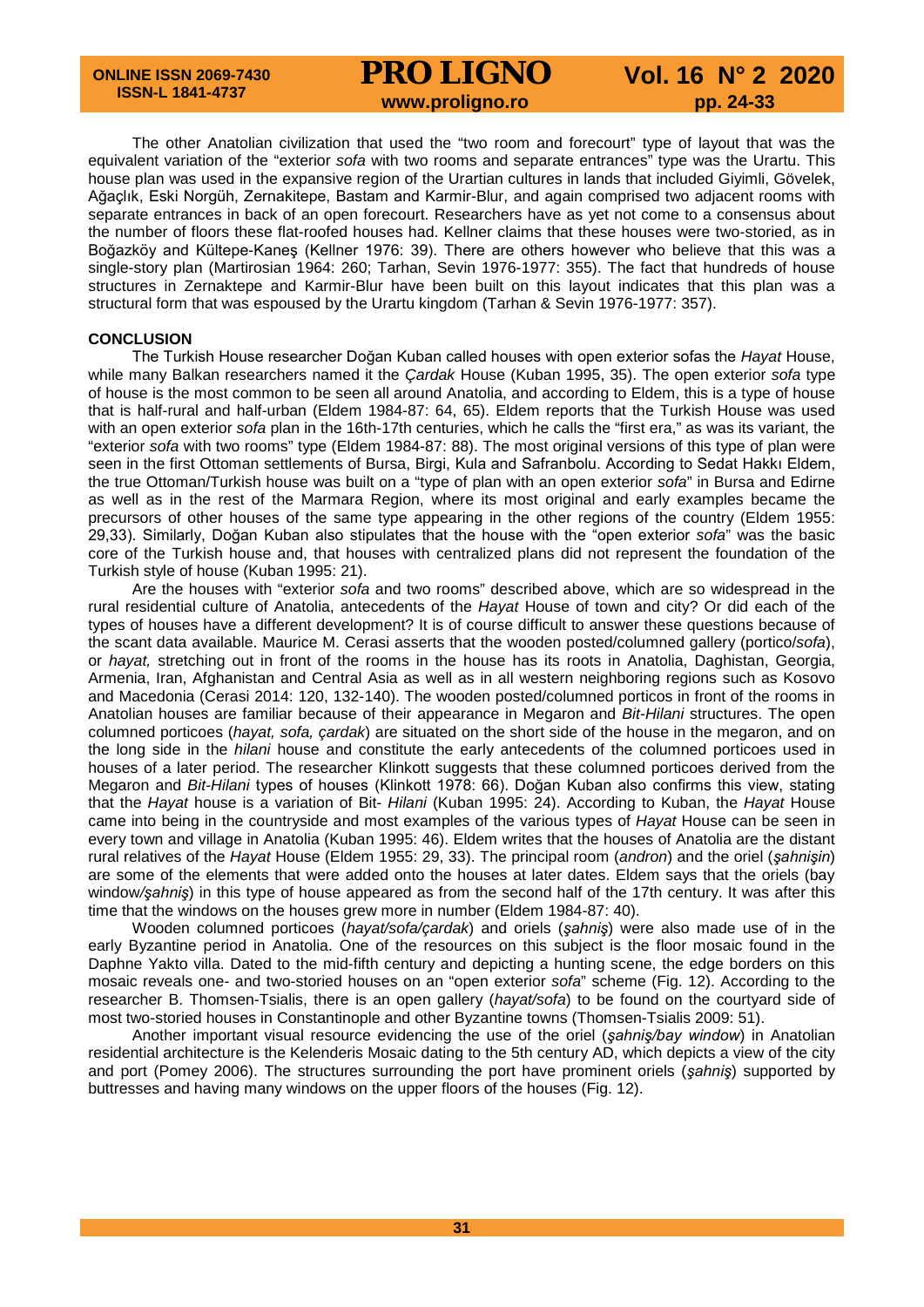

*Above: Yakto Mosaic Below: Kelenderis Mosaic (Pomey 2006).*

In short, this type of house is a product of the cultural environment of Anatolia. Ottoman architecture has a many-faceted cultural aspect, and its roots go back to the building traditions adopted in pre-Ottoman times. With the crossing of the Turks into Anatolia from Central Asia, it was doubtless inevitable that they encountered a rich building tradition that was embodied in the historical depths of Anatolia. The roots of the plan of house identified and designated as the "Turkish House" lie deep in the oldest layers of Anatolian culture. This knowledge makes it clear that the traditional Turkish House is a synthesis of the cultural legacy of hundreds of years of Anatolian history. The plans of these rural houses have their origins in the depths of the historical layers of Anatolia and have become a fundamental identifying characteristic of the Turkish house. The layouts of houses with which the Turks became acquainted after settling in Anatolia are the foundations of the Turkish House. The traditional Turkish House is the natural product of the dissemination of culture, cultural adaptations and cultural interactions that prevailed over the centuries.

# **REFERENCES**

Cerasi M (2014) "The Formation of Ottoman House Types: A Comparative Study in Interaction with Neighboring Cultures", Muqarnas 15(1):116-156.

Derin Z (2005) "The Neolithic Architecture of Ulucak Höyük", How did farming reach Europe? BYZAS 2, (ed). C. Lichter, R. Meriç, Ege Yayınları, Istanbul, pp. 85–94.